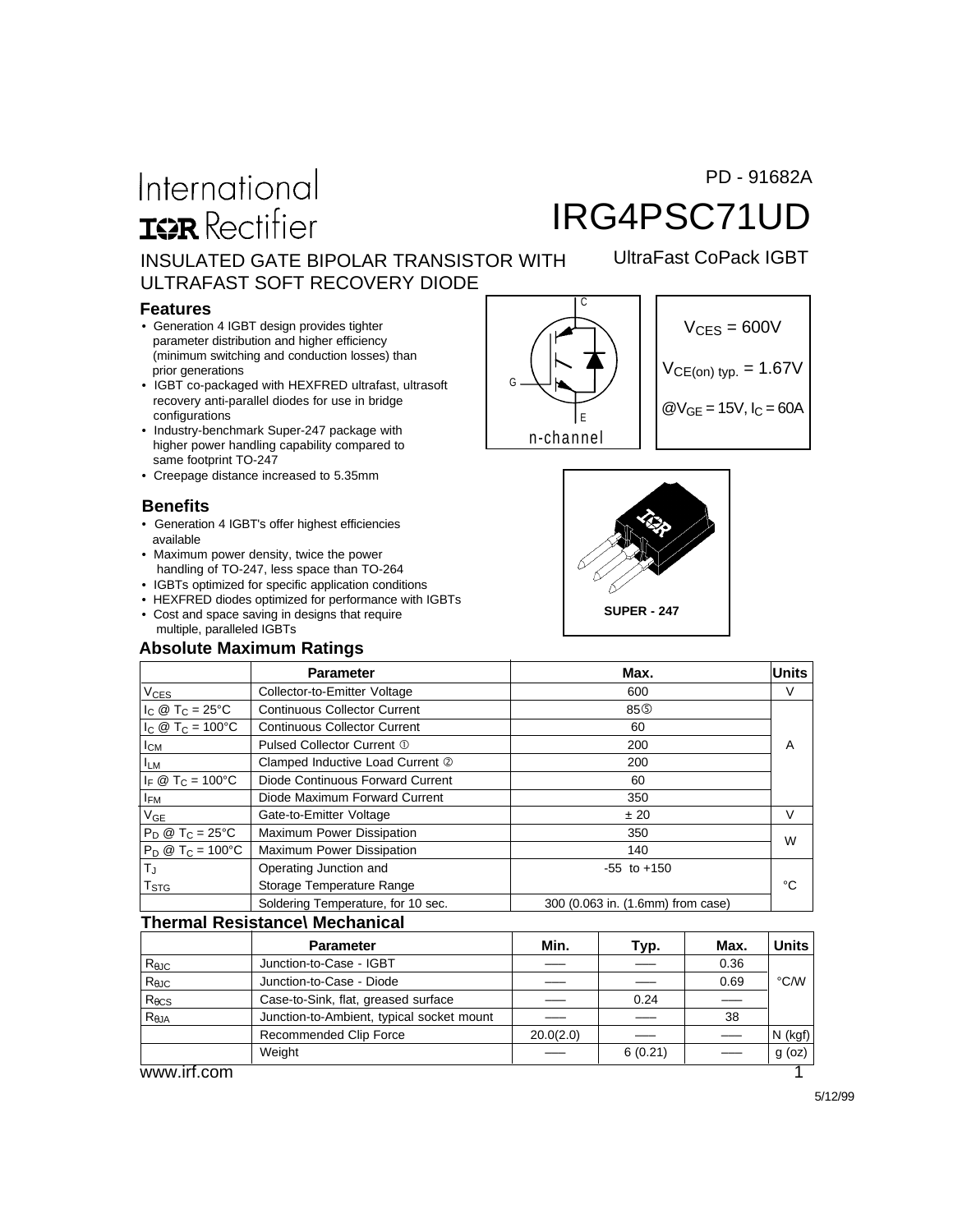|                                 | <b>Parameter</b>                                    | Min. |       | Typ. Max. | <b>Units</b>         | <b>Conditions</b>                                        |                |
|---------------------------------|-----------------------------------------------------|------|-------|-----------|----------------------|----------------------------------------------------------|----------------|
| $V_{(BR)CES}$                   | Collector-to-Emitter Breakdown Voltage <sup>3</sup> | 600  |       |           | V                    | $V_{GF} = 0V$ , $I_C = 250 \mu A$                        |                |
| $\Delta V_{(BR)CES}/\Delta T_J$ | Temperature Coeff. of Breakdown Voltage             |      | 0.39  |           | $V$ <sup>o</sup> $C$ | $V_{GF} = 0V$ , $I_C = 10mA$                             |                |
| VCE(on)                         | Collector-to-Emitter Saturation Voltage             |      | 1.67  | 2.0       |                      | $c = 60A$                                                | $V_{GF} = 15V$ |
|                                 |                                                     |      | 1.95  |           |                      | $I_C = 100A$                                             | See Fig. 2, 5  |
|                                 |                                                     |      | 1.71  |           | $\vee$               | $I_C = 60A$ , $T_A = 150^{\circ}C$                       |                |
| $V_{GE(th)}$                    | Gate Threshold Voltage                              | 3.0  |       | 6.0       |                      | $V_{CF} = V_{GF}$ , $I_C = 250 \mu A$                    |                |
| $\Delta V_{GE(th)}/\Delta T_J$  | Temperature Coeff. of Threshold Voltage             |      | $-13$ |           | $ mV ^{\circ}C$      | $V_{CE} = V_{GE}$ , $I_C = 1.5mA$                        |                |
| <b>g</b> fe                     | Forward Transconductance 4                          | 47   | 70    |           | S                    | $V_{CF} = 50V$ , $I_C = 60A$                             |                |
| $I_{CES}$                       | Zero Gate Voltage Collector Current                 |      |       | 500       | μA                   | $V_{GE} = 0V$ , $V_{CE} = 600V$                          |                |
|                                 |                                                     |      |       | 13        | mA                   | $V_{GF} = 0V$ , $V_{CF} = 600V$ , $T_{J} = 150^{\circ}C$ |                |
| V <sub>FM</sub>                 | Diode Forward Voltage Drop                          |      | 1.4   | 1.7       | $\vee$               | $IC = 60A$                                               | See Fig. 13    |
|                                 |                                                     |      | 1.3   |           |                      | $I_C = 60A$ , $T_A = 150^{\circ}C$                       |                |
| $I_{GES}$                       | Gate-to-Emitter Leakage Current                     |      |       | ±100      | nA                   | $V_{GF} = \pm 20V$                                       |                |

## Electrical Characteristics @ T<sub>J</sub> = 25°C (unless otherwise specified)

## Switching Characteristics @ T<sub>J</sub> = 25°C (unless otherwise specified)

|                             | Parameter                           | Min. |      | Typ. Max. | <b>Units</b> | <b>Conditions</b>                             |          |                                               |  |
|-----------------------------|-------------------------------------|------|------|-----------|--------------|-----------------------------------------------|----------|-----------------------------------------------|--|
| $Q_{g}$                     | Total Gate Charge (turn-on)         |      | 340  | 520       |              | $I_C = 60A$                                   |          |                                               |  |
| Qge                         | Gate - Emitter Charge (turn-on)     |      | 44   | 66        | nC           | $V_{\rm CC} = 400V$                           |          | See Fig. 8                                    |  |
| $Q_{qc}$                    | Gate - Collector Charge (turn-on)   |      | 160  | 240       |              | $V_{GE}$ = 15V                                |          |                                               |  |
| $t_{d(on)}$                 | Turn-On Delay Time                  |      | 90   |           |              | $T_J = 25$ °C                                 |          |                                               |  |
| $\mathfrak{t}_{\mathsf{r}}$ | <b>Rise Time</b>                    |      | 94   |           | ns           | $I_C = 60A$ , $V_{CC} = 480V$                 |          |                                               |  |
| $t_{d(off)}$                | Turn-Off Delay Time                 |      | 245  | 368       |              | $V_{GE}$ = 15V, R <sub>G</sub> = 5.0 $\Omega$ |          |                                               |  |
| tf                          | Fall Time                           |      | 110  | 167       |              | Energy losses include "tail" and              |          |                                               |  |
| $E_{on}$                    | Turn-On Switching Loss              |      | 3.26 |           |              | diode reverse recovery.                       |          |                                               |  |
| $E_{off}$                   | <b>Turn-Off Switching Loss</b>      |      | 2.27 |           | mJ           | See Fig. 9, 10, 11, 18                        |          |                                               |  |
| $E_{ts}$                    | <b>Total Switching Loss</b>         |      | 5.53 | 7.2       |              |                                               |          |                                               |  |
| $t_{d(on)}$                 | Turn-On Delay Time                  |      | 91   |           |              |                                               |          | $T_J = 150^{\circ}$ C, See Fig. 9, 10, 11, 18 |  |
| $\mathfrak{t}_{\mathsf{r}}$ | <b>Rise Time</b>                    |      | 88   |           | ns           | $I_C = 60A$ , $V_{CC} = 480V$                 |          |                                               |  |
| $t_{d(off)}$                | Turn-Off Delay Time                 |      | 353  |           |              | $V_{GE}$ = 15V, R <sub>G</sub> = 5.0 $\Omega$ |          |                                               |  |
| $t_f$                       | Fall Time                           |      | 150  |           |              | Energy losses include "tail" and              |          |                                               |  |
| $E_{ts}$                    | <b>Total Switching Loss</b>         |      | 7.1  |           | mJ           | diode reverse recovery.                       |          |                                               |  |
| Lε                          | Internal Emitter Inductance         |      | 13   |           | nH           | Measured 5mm from package                     |          |                                               |  |
| $C_{\text{ies}}$            | Input Capacitance                   |      | 7500 |           |              | $V_{GE} = 0V$                                 |          |                                               |  |
| $C_{\underline{oes}}$       | <b>Output Capacitance</b>           |      | 720  |           | pF           | $V_{\rm CC} = 30V$                            |          | See Fig. 7                                    |  |
| $C_{\mathsf{res}}$          | Reverse Transfer Capacitance        |      | 93   |           |              | $f = 1.0$ MHz                                 |          |                                               |  |
| $t_{rr}$                    | Diode Reverse Recovery Time         |      | 82   | 120       | ns           | $T_J = 25^{\circ}C$ See Fig.                  |          |                                               |  |
|                             |                                     |      | 140  | 210       |              | $T_{J} = 125^{\circ}C$                        | 14       | $I_F = 60A$                                   |  |
| $I_{rr}$                    | Diode Peak Reverse Recovery Current |      | 8.2  | 12        | A            | $T_J = 25^{\circ}C$                           | See Fig. |                                               |  |
|                             |                                     |      | 13   | 20        |              | $T_{\rm J} = 125^{\circ}C$                    | 15       | $V_R = 200V$                                  |  |
| $Q_{rr}$                    | Diode Reverse Recovery Charge       |      | 364  | 546       |              | $T_J = 25^{\circ}C$                           | See Fig. |                                               |  |
|                             |                                     |      | 1084 | 1625      | nC           | $T_J = 125$ °C                                | 16       | $di/dt = 200A/\mu s$                          |  |
| $di_{(rec)M}/dt$            | Diode Peak Rate of Fall of Recovery |      | 328  |           | $A/\mu s$    | $T_J = 25^{\circ}C$                           | See Fig. |                                               |  |
| During t <sub>b</sub>       |                                     |      | 266  |           |              | $T_{\text{J}}$ = 125°C                        | 17       |                                               |  |
| 2                           |                                     |      |      |           |              |                                               |          | www.irf.com                                   |  |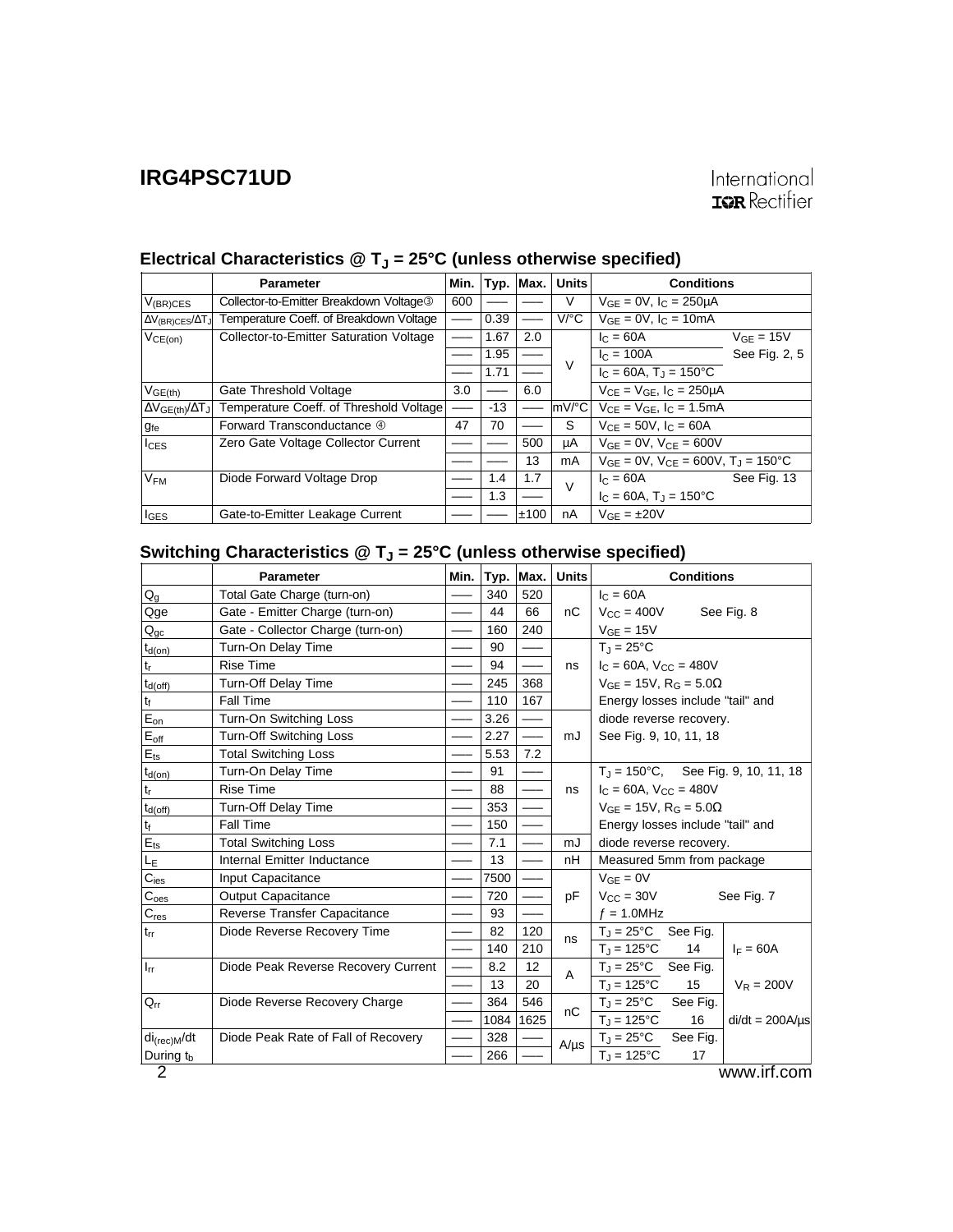#### International **IOR** Rectifier



**Fig. 1** - Typical Load Current vs. Frequency  $($ Load Current =  $I<sub>RMS</sub>$  of fundamental)



www.irf.com 3 **Fig. 2** - Typical Output Characteristics **Fig. 3** - Typical Transfer Characteristics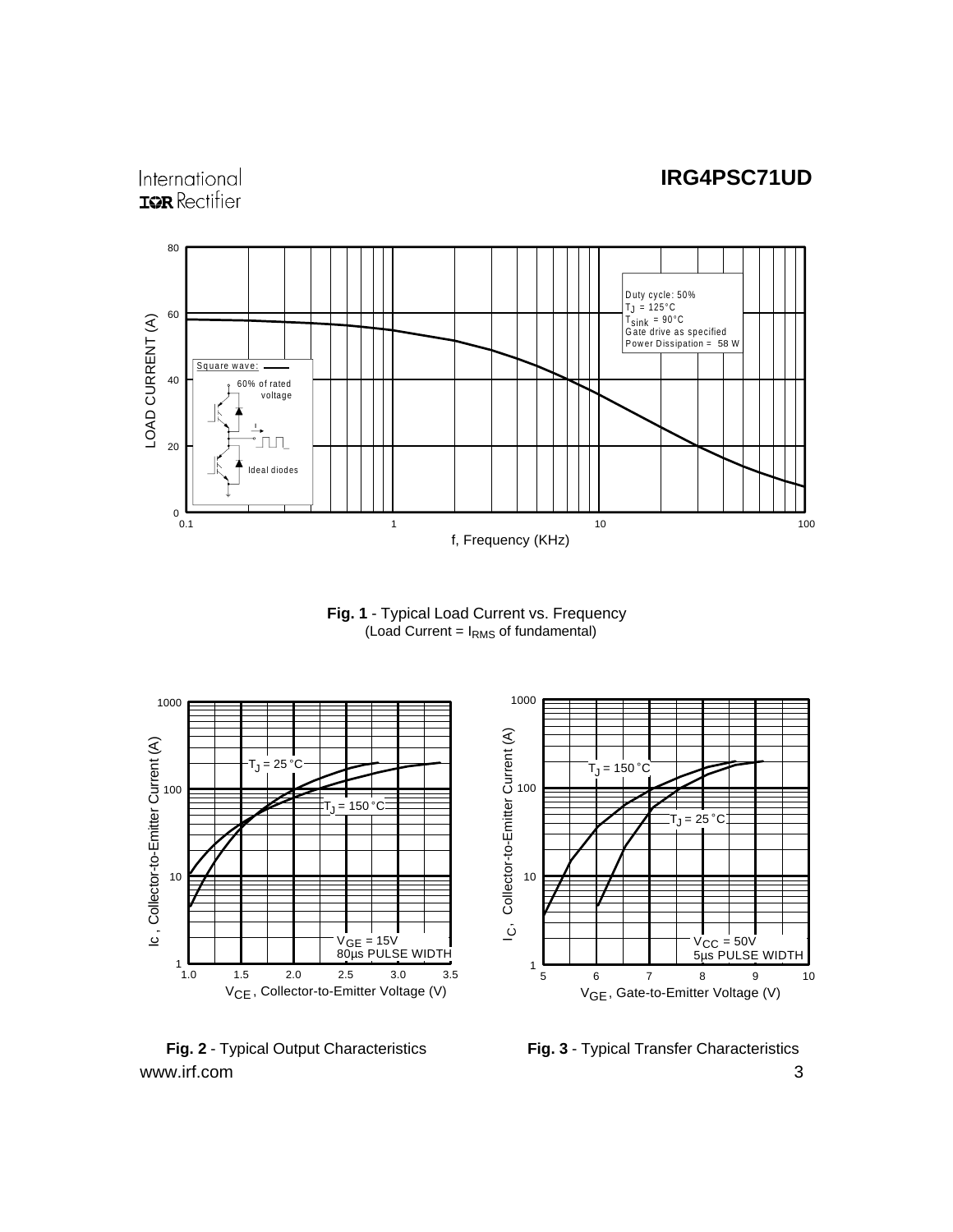#### International **IOR** Rectifier

l<sub>C</sub> =120 A

60 A

 $I_C = 30 A$ 



**Fig. 4** - Maximum Collector Current vs. Case **Temperature** 

**Fig. 5** - Typical Collector-to-Emitter Voltage vs. Junction Temperature

T $_{\mathsf{J}}$  , Junction Temperature (° C)



**Fig. 6** - Maximum IGBT Effective Transient Thermal Impedance, Junction-to-Case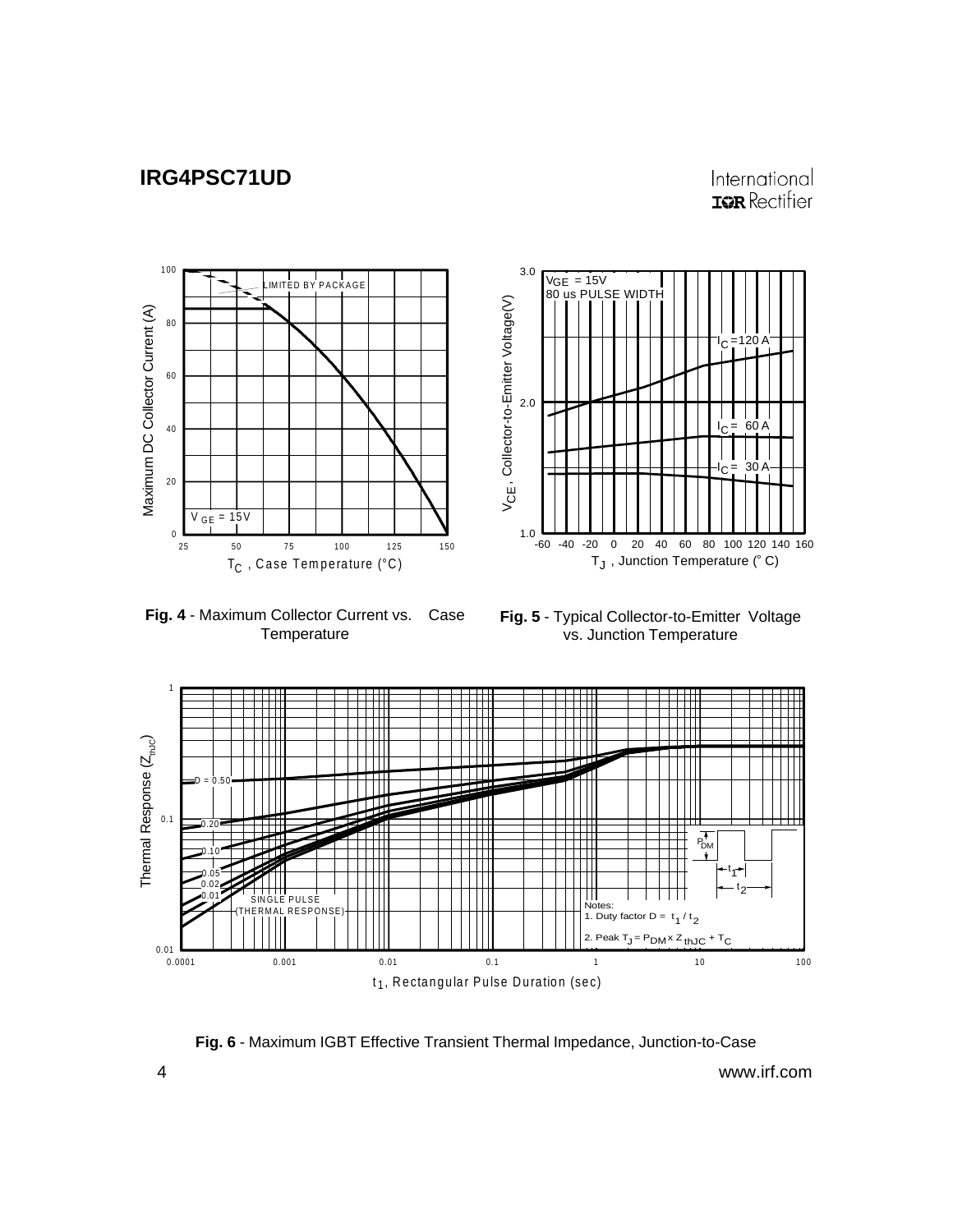#### International **IQR** Rectifier







**Fig. 9** - Typical Switching Losses vs. Gate **Resistance** 



**Fig. 8** - Typical Gate Charge vs. Gate-to-Emitter Voltage



**Fig. 10** - Typical Switching Losses vs. Junction Temperature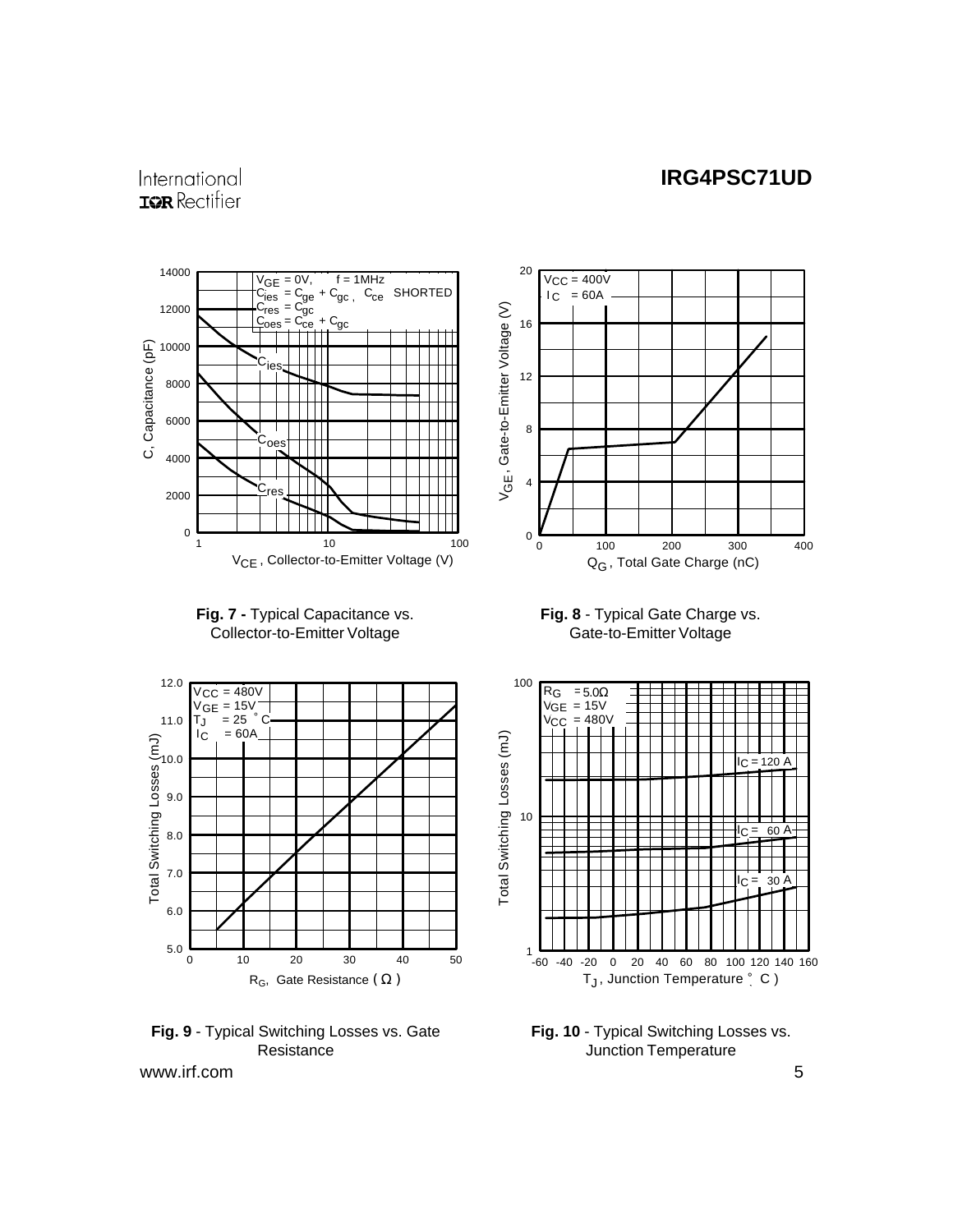International **TOR** Rectifier







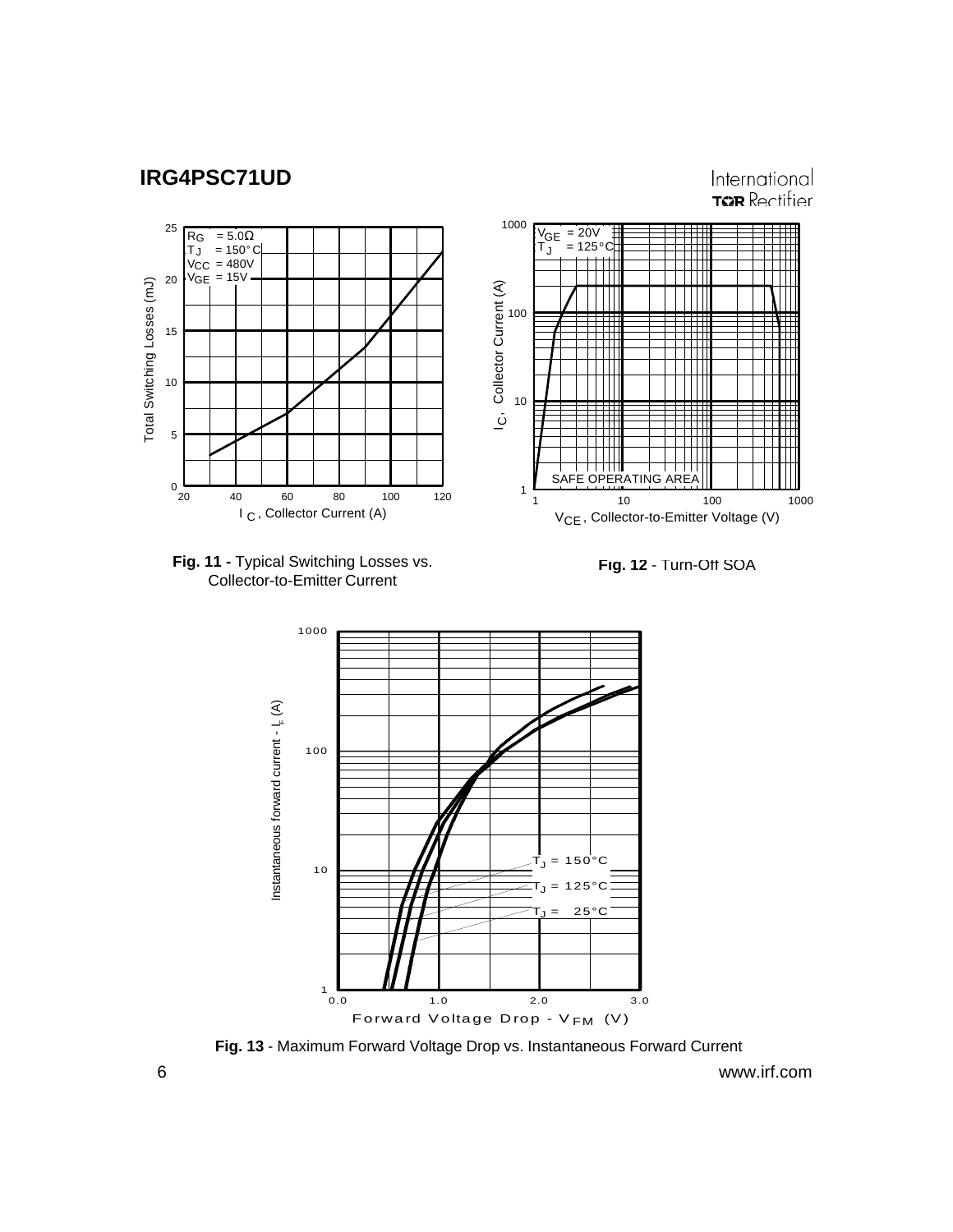



www.irf.com 7 Fig. 16 - Typical Stored Charge vs. dif/dt **Fig. 17** - Typical di<sub>(rec)M</sub>/dt vs. dif/dt



Fig. 14 - Typical Reverse Recovery vs. di<sub>f</sub>/dt Fig. 15 - Typical Recovery Current vs. dif/dt

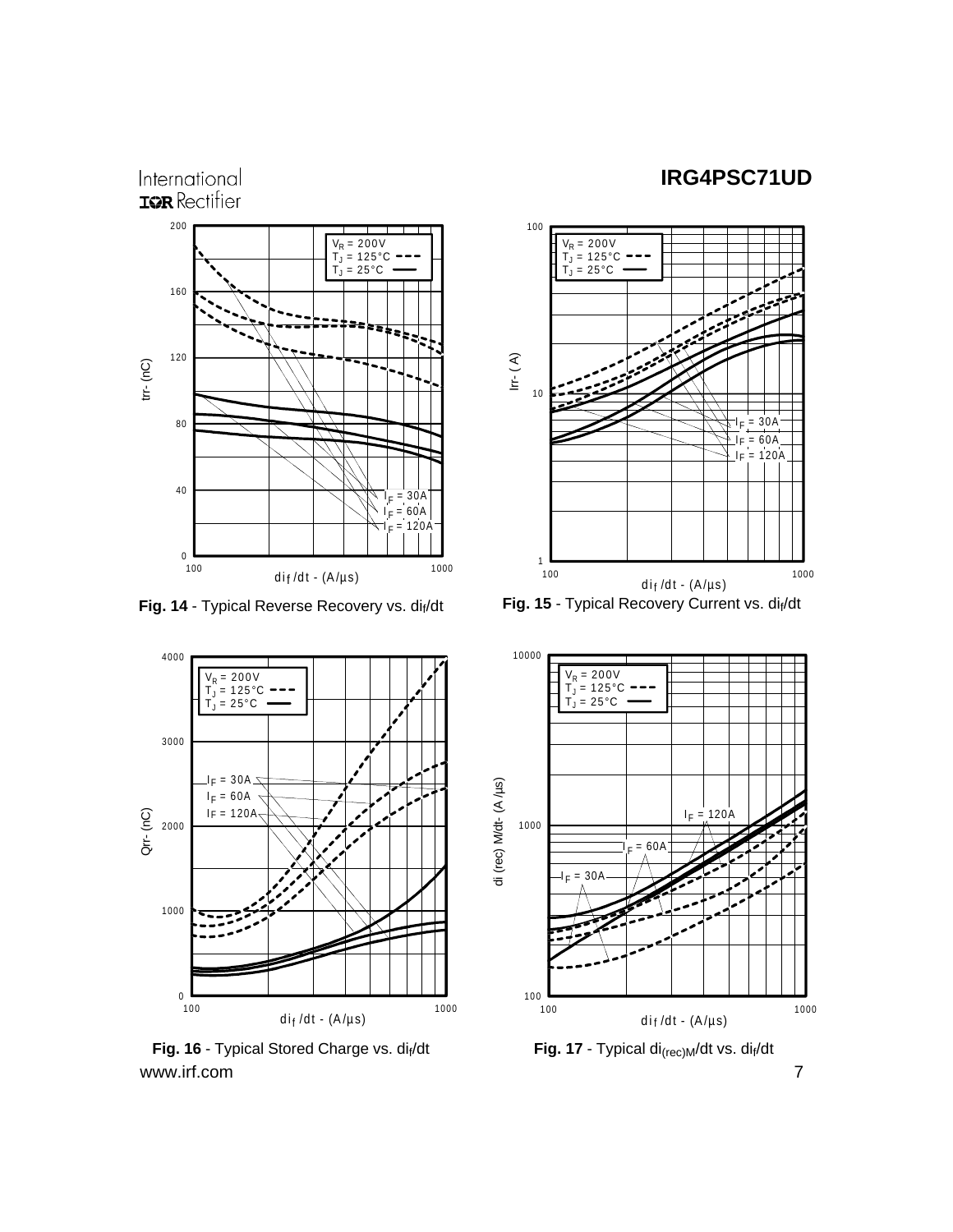#### International **IOR** Rectifier



**Fig. 18a** - Test Circuit for Measurement of  $I_{LM}$ ,  $E_{on}$ ,  $E_{off(diode)}$ ,  $t_{rr}$ ,  $Q_{rr}$ ,  $I_{rr}$ ,  $t_{d(on)}$ ,  $t_r$ ,  $t_{d(off)}$ ,  $t_f$ 



**Fig. 18b** - Test Waveforms for Circuit of Fig. 18a, Defining  $E_{off}$ ,  $t_{d(off)}$ ,  $t_f$ 







**Fig. 18d** - Test Waveforms for Circuit of Fig. 18a, Defining  $E_{rec}$ ,  $t_{rr}$ ,  $Q_{rr}$ ,  $I_{rr}$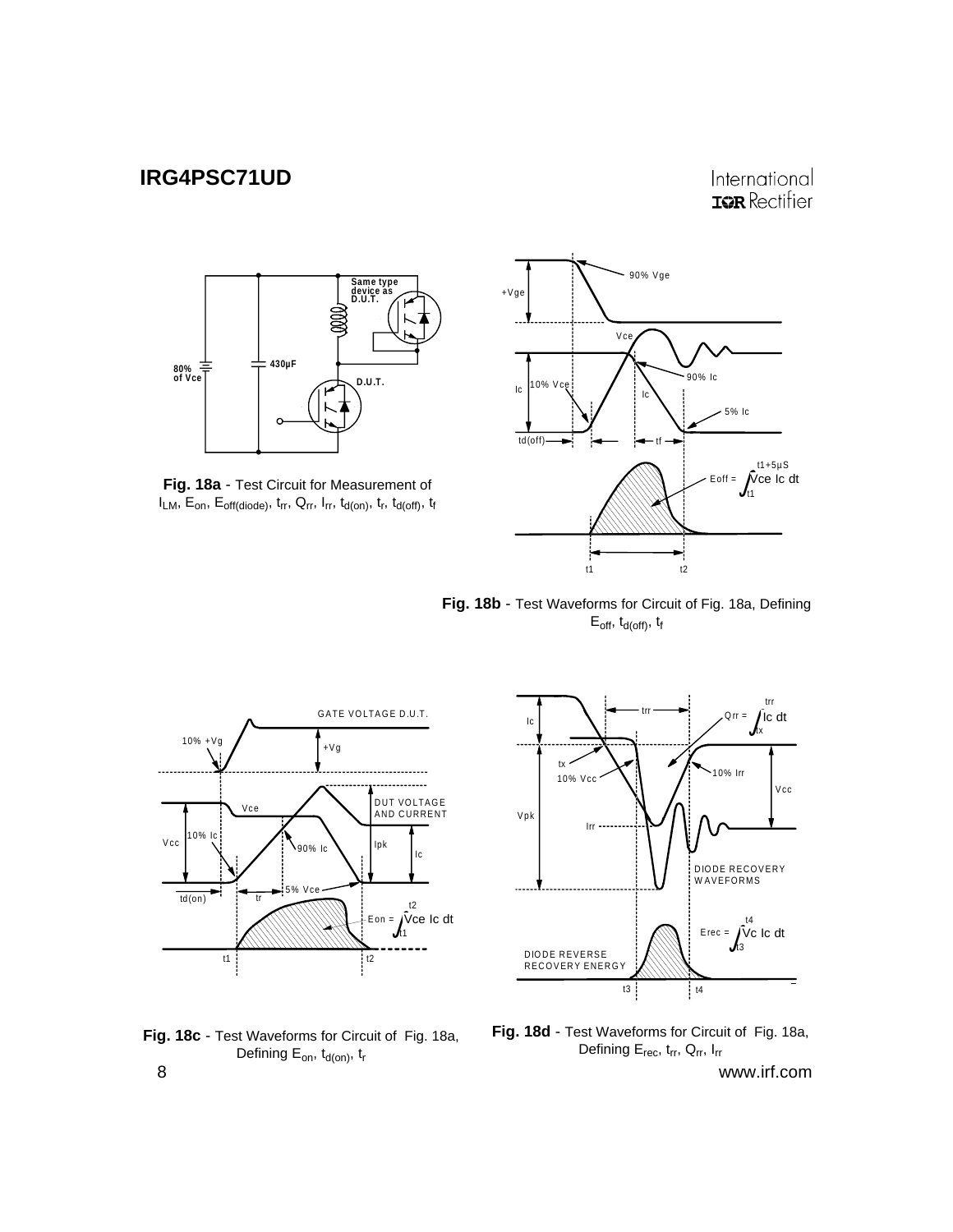## International **IQR** Rectifier



Figure 18e. Macro Waveforms for Figure 18a's Test Circuit



Figure 19. Clamped Inductive Load Test Circuit Figure 20. Pulsed Collector Current



Test Circuit